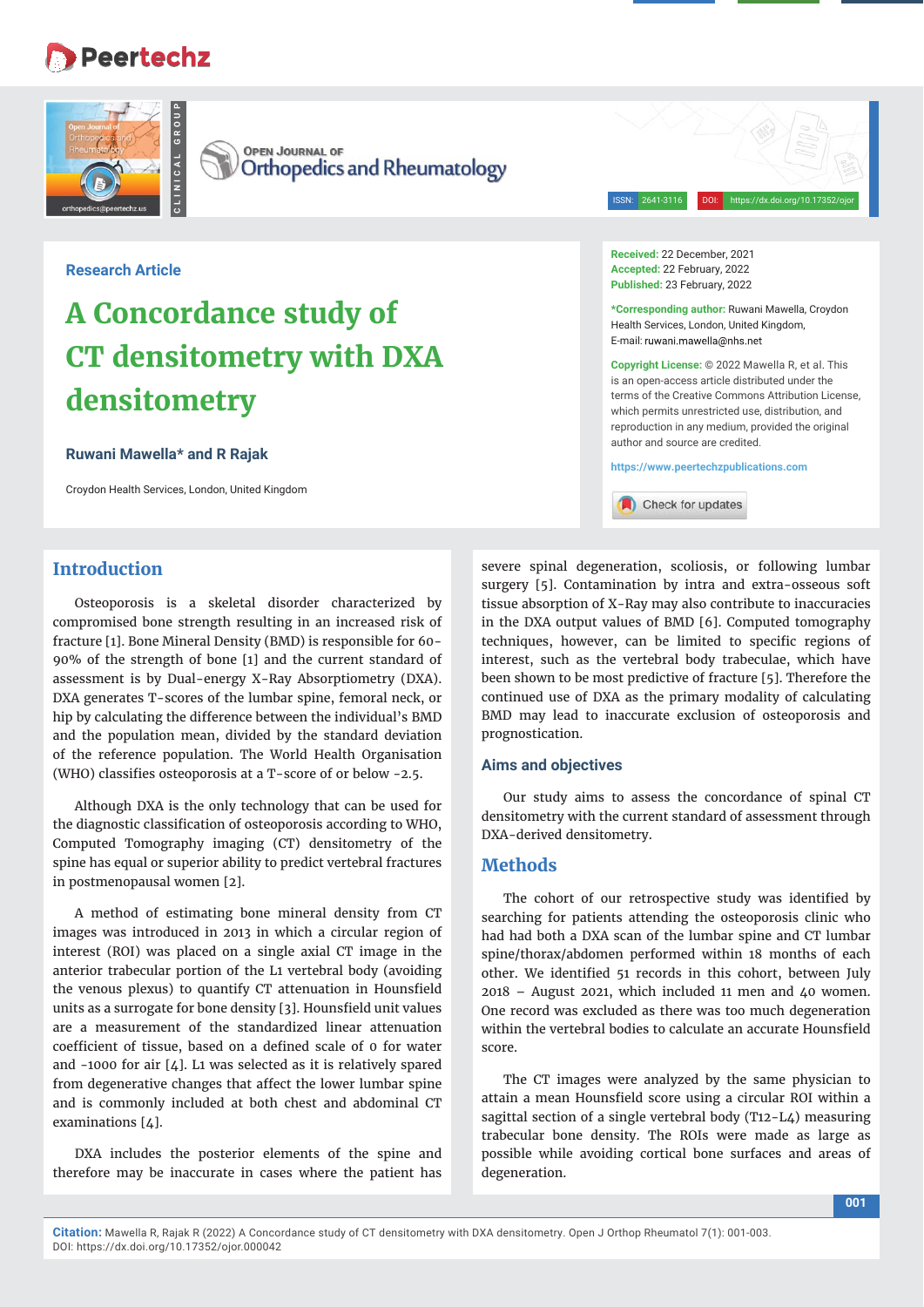Hounsfield units are the measurement of radiodensity used in the interpretation of CT images. A study by S. Vadera, et al. found that a Hounsfield score below 131 showed a balanced sensitivity and specificity for diagnosing osteoporosis akin to a DXA-derived T score of -2.5 or less [7].

The final data collected was analyzed to find correlation values of Hounsfield score with T-score using Pearson correlation coefficient.

## **Results**

The mean age of the 50 patients in our study was 75 years with a range of 26-92 years.

Hounsfield scores ranged from 35 to 195 and DXA-derived T-scores ranged from -5.0 to +3.0.

The mean Hounsfield score was 108.4 (osteoporotic BMD) compared to a mean T-score of -1.22 (osteopenic BMD) with a statistically significant correlation coefficient of  $0.447$ , (p<0.01) (Figure 1).

Using the WHO classification of T score  $\leq$  -2.5, 15 of the patients included in our study (30%) would have a diagnosis of osteoporosis whereas this would be 36 patients (72%) if using the threshold of Hounsfield score <131.

Bone density as shown by the mean Hounsfield score was observed to decrease with age although the same trend was not seen with mean T-scores (Table 1).

Out of the 50 patients included, 15 had vertebral fragility fractures (Figure 2). The mean T-score for these patients was -1.2 (osteopenic BMD) and the mean Hounsfield score was 108 (osteoporotic BMD).

## **Discussion**

Our study showed a moderate positive correlation between the DXA-derived T-scores and CT Hounsfield scores. This further validates previous studies that suggest CT scans can be used to identify patients with osteoporosis.



Figure 1: Scatter graph showing the correlation between Hounsfield scores from CT and DXA-derived T-scores.



Figure 2: Scatter plot showing T-score versus Hounsfield score in patients with vertebral fragility fractures. Gridlines are included to show the thresholds used in this study to indicate osteoporosis.

**Table 1:** Hounsfield scores and T-scores versus Age.

|             |                 | $\tilde{\phantom{a}}$        |                     |
|-------------|-----------------|------------------------------|---------------------|
| Age (years) | No. of patients | <b>Mean Hounsfield Score</b> | <b>Mean T-score</b> |
| Below 60    | 5               | 134.72                       | $-1.92$             |
| 60-69       | 10              | 119.23                       | $-1.23$             |
| 70-79       | 11              | 99.43                        | $-1.43$             |
| 80-89       | 19              | 96.85                        | $-1.04$             |
| Above 90    | 5               | 124.28                       | $-0.72$             |

The mean Hounsfield score indicates a lower bone density than the mean T-score identified. Also, the CT Hounsfield scores had higher diagnostic accuracy in osteoporotic patients with fragility fractures; 93% of patients with vertebral fragility fractures were identified as having osteoporosis using CT densitometry whereas only 40% were identified via DXA. These findings highlight the limitations of DXA, particularly in terms of the overestimation of bone mineral density related to degenerative changes. These findings also support previous study findings of superior ability to predict vertebral fractures with  $CT$  [2] likely because it can be limited to the specific regions of interest, the vertebral body trabeculae [5]. Overall, our study supports the use of CT densitometry as an accurate measure of low bone density and a better predictor of future risk of fractures than DXA.

CT imaging is performed for numerous indications. CT images of the thorax, abdomen, or lumbar spine that have already been performed for other indications can be used to opportunistically screen for osteoporosis without additional radiation exposure, waiting time, or cost. This may allow for earlier diagnosis, treatment, and fracture risk reduction.

## **References**

- 1. Bartl R, Bartl C (2019) The Osteoporosis manual; Prevention, Diagnosis and Management. Germany: Springer International Publishing. **Link:** https://bit.ly/3JLFBZK
- 2. Engelke K, Adams J, Armbrecht G, Augat P, Bogado C, et al. (2008) Clinical Use of Quantitative Computed Tomography and Peripheral Quantitative Computed Tomography in the Management of Osteoporosis in Adults: The 2007 ISCD Official Positions. J Clin Densitom 11: 123-162. Link: https://bit.ly/3v9azHq
- 3. Pickhardt P, Pooler B, Lauder T, del Rio A, Bruce R, et al. (2013) Opportunistic

**002**

**Citation:** Mawella R, Rajak R (2022) A Concordance study of CT densitometry with DXA densitometry. Open J Orthop Rheumatol 7(1): 001-003. DOI: https://dx.doi.org/10.17352/ojor.000042